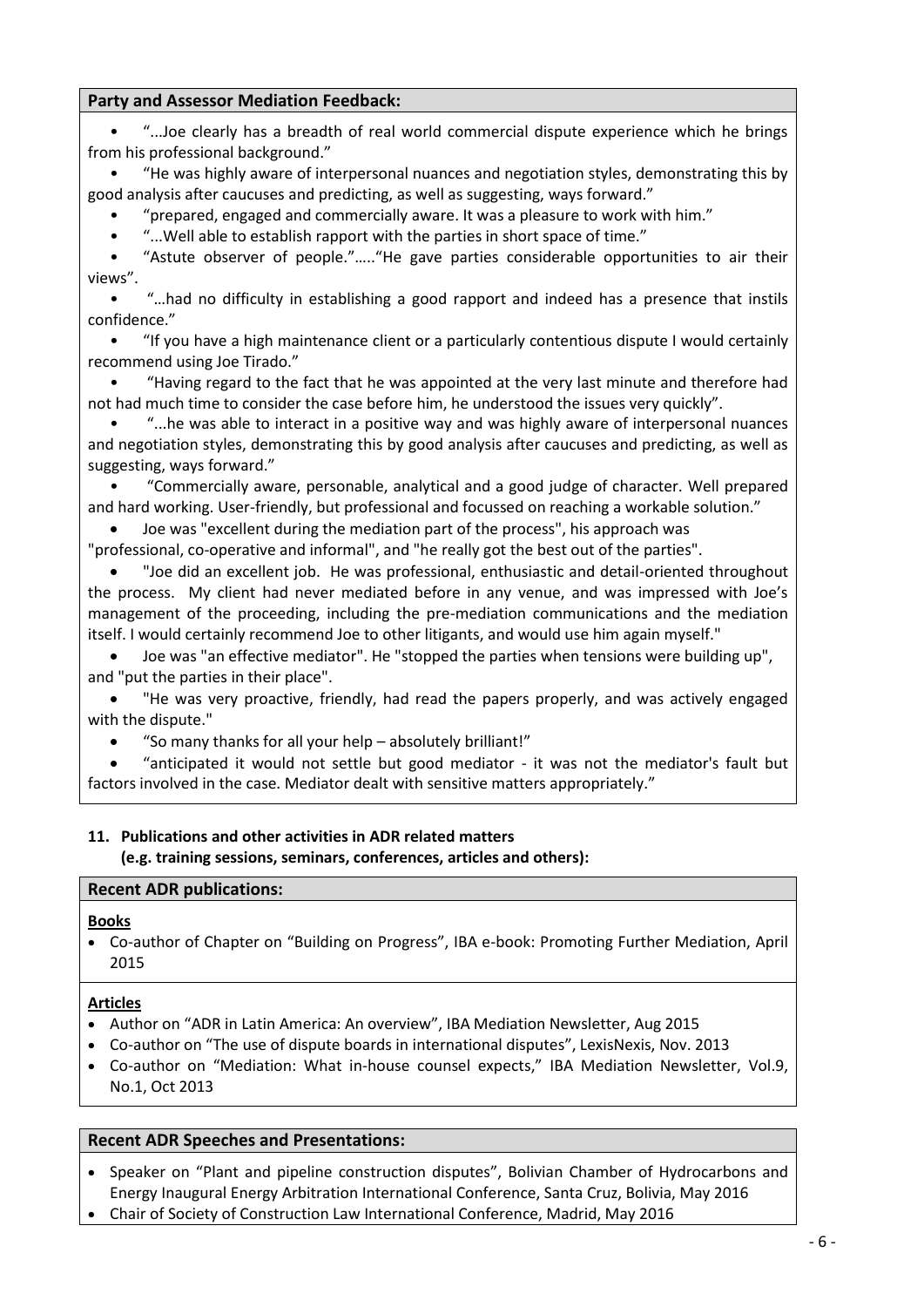# **5. Core area of current professional activity:**

General commercial international dispute resolution, including litigation, international commercial and investment arbitration and ADR.

### **6. Accreditation in the field of ADR (including relevant trainings and connected qualifications):**

### **Professional Qualifications and Admissions:**

- Solicitor, England & Wales, 1994
- Qualified Solicitor-Advocate (Higher Courts Civil Proceedings), 2004
- Centre for Effective Dispute Resolution (CEDR) Accredited Mediator, 2004

#### **7. Practical experience in mediation**

- How many (international) mediations have you participated in
	- as single/co-mediator/in a team?
	- administered by an institution; under which Rules?
	- in which areas/fields?
	- how complex (*please provide examples, participation of lawyers/experts*)?

| <b>Experience in Mediation:</b> |                      |               |             |         |  |
|---------------------------------|----------------------|---------------|-------------|---------|--|
|                                 |                      | Sole mediator | Co-mediator | Counsel |  |
| <b>International</b>            | <b>Institutional</b> |               |             |         |  |
| <b>Domestic</b>                 | <b>Institutional</b> |               |             |         |  |
| Depresentative Matters          |                      |               |             |         |  |

# **Representative Matters:**

## **Banking and Finance**

- **CEDR Co-mediator:** Dispute concerning charges in excess of US\$1 million for the supply of water pursuant to a financial model and the proposed revisions to the financial model. Settled.
- **CEDR Co-mediator** in complicated breach of confidence dispute between credit reference agencies and a not-for-profit membership association regarding on-going co-operation. Settled.
- **LawWorks Mediator:** Contentious family loan dispute amounting to approximately US\$75,000. Settled in one day.

#### **Commodities**

 **ICC/Mediation:** South American merchandise safe custody contract dispute in London between a US based lender and European inventory services company.

#### **Construction and Engineering**

- **CEDR Mediator:** Dispute between a contractor and employer regarding the partial completion of engineering services in relation to the design and construction of a unique high-quality residential dwelling. Settled.
- **CEDR Mediator:** Claim for unpaid invoices relating to disputed construction works. Settled.
- **ICC Mediator:** US\$27 million dispute between Latin American parties relating to the construction of a ethanol plant in South America.

# **Energy: Oil & Gas**

- **CEDR Mediator:** JV dispute concerning the provision of equipment and services in relation to the revamping and expansion of an electro-chlorination system in the Middle East. Settled.
- **CEDR Mediator:** US\$10 million dispute relating to the sale of goods and unpaid invoices in the oil exploration sector in Central Asia.

# **Energy: Renewables**

 **ICC/Mediation:** Supply agreement dispute between an Asian supplier of wind turbines in a US\$35 million London seated ICC arbitration against a European contractor.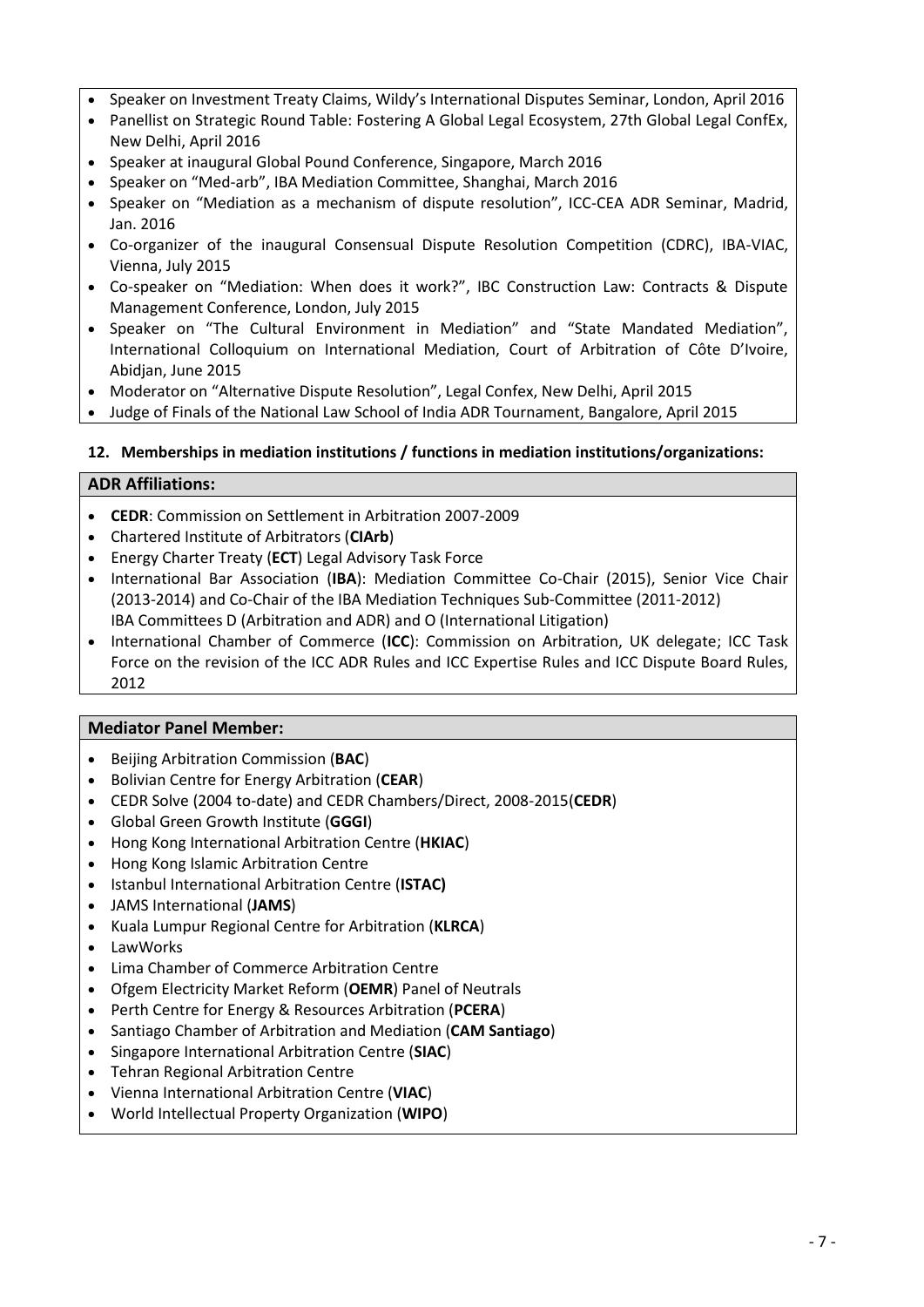# **Information, Communication and Technology (ICT)**

- **CEDR Mediator/Arbitrator:** Dispute between UK and North American parties regarding unpaid fees for services rendered in connection with the development of video games.
- **CEDR Mediator:** Asset price dispute relating to the sale of a technology company. Approximately US\$100,000 in dispute. Settled.
- **ICC Mediator:** Multi-party dispute in excess of US\$250 million involving an African State party relating to the setting up of a national telecommunications operator.

# **Professional Services**

- **High Court action/ADR Group Mediation:** Acting for large English national law firm in multimillion pound professional negligence involving complex issues of proprietary rights regarding goods located in Spain.
- **CEDR Co-mediator:** Court annexed dispute concerning unpaid invoices for legal services rendered to a property company. Settled.
- **CEDR Co-mediator:** Contractual dispute involving foreign parties regarding the provision of interior design services. Settled.

### **Travel**

- **JAMS International Mediator**: In excess of US\$35 million multi-claimant (almost 500) and over 12,000 potential claimants test case mediation relating to a breach of contract/breach of trust matter concerning an international time share exchange scheme.
- **CEDR Mediator:** Indemnity claim for monies paid out to holidaymakers in respect of a mass claim for compensation following an alleged food poisoning incident at a hotel in Spain. Settled.

### **General Commercial**

- **Ad hoc/Mediation:** International tax dispute arbitration and mediation in London between a Panamanian company and an English company regarding the acquisition of a European subsidiary company.
- **Ad hoc/Mediation:** French land contamination insurance arbitration and mediation in London involving a Holland-based holding company insured and an English insurer.
- **CEDR Mediator:** Contractual dispute relating to the provision and invoicing of dry-cleaning services.
- **CEDR Mediator:** Dispute between European parties concerning the alleged breach of a distribution agreement relating to the supply of lighting products in Europe. Arbitration in London for the contractual claims. Parallel proceedings commenced in local European court alleging collusion in the breach of a former director's restrictive covenants, including use of confidential information. Amount in dispute approximately US\$5 million.
- **CEDR Mediator:** Contractual dispute between a purchaser and supplier regarding an US\$750,000 order of castors and wheels for use on hospital trolleys and carts. Settled.
- **CEDR Mediator:** Landlord and tenant dispute in relation to a substantial residential property with development potential in excess of US\$10 million. Settled.
- **CEDR Co-mediator:** Court annexed family dispute between former co-habitees concerning the division of shared property. Settled.
- **ICC/ADR Group Mediation:** Representing a major European pharmaceutical company, in a contract dispute with a company regarding the termination of a long-term distribution agreement in the Middle East.

#### How often have you acted in a different function (e.g. consultant, expert)?

#### **Advisory:**

- World Bank appointed Expert consultant to advise a Latin American on ADR reform.
- Honorary Legal Adviser to the Royal Courts of Justice Citizens´ Advice Bureau.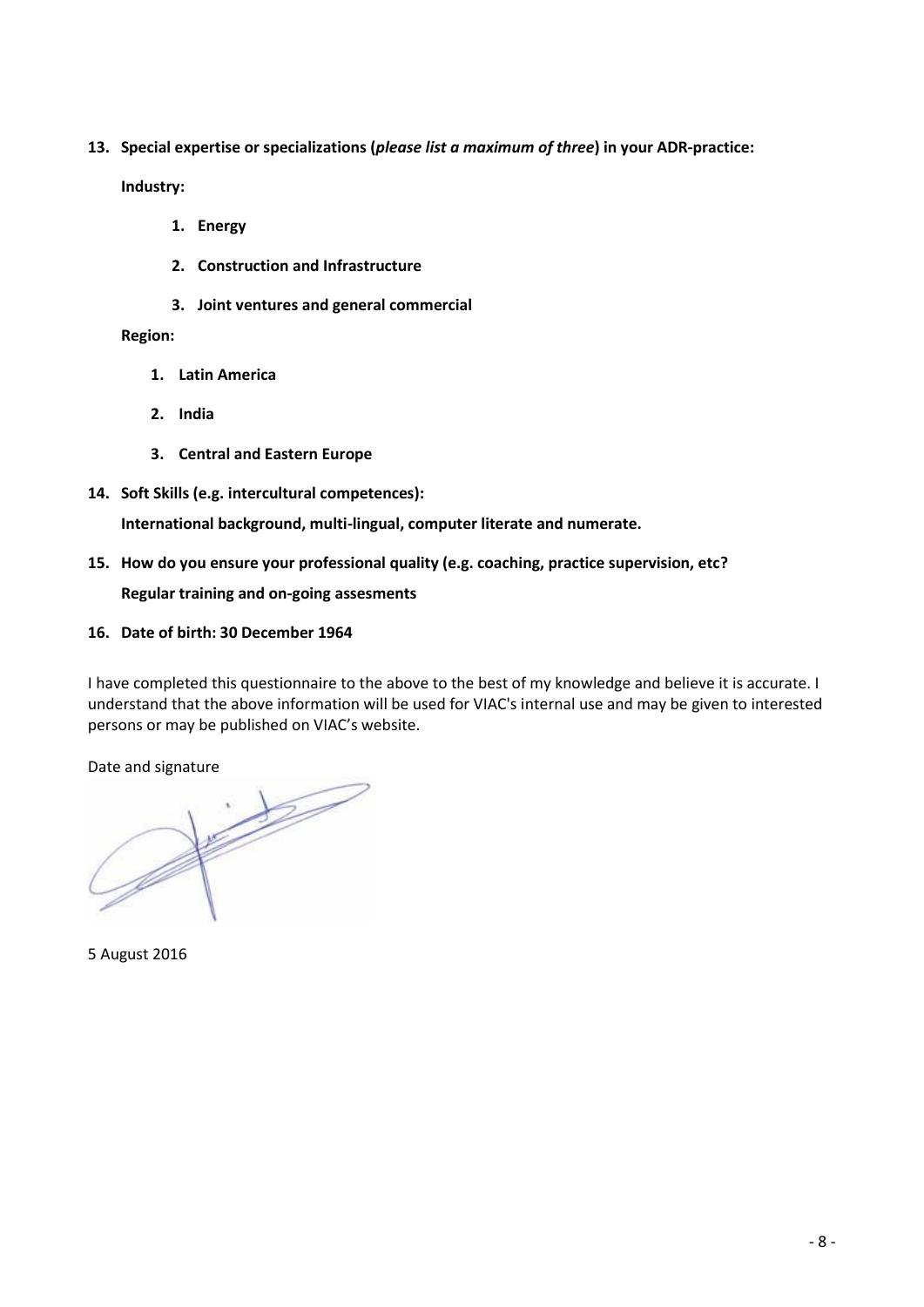What other ADR-experience do you have?

#### **Experience in Expert Determination:**

- Expert in a dispute between a Government Department and contractor relating to the provision of security services.
- Acted as **standing Expert** on electoral voting services for London Mayoral Elections 2008.
- Represented a European oil exploration company in a dispute regarding North Sea royalty payments.
- Represented the English subsidiary of a European power company in a dispute regarding a North Sea contract pricing dispute.

#### **8. Languages (including levels)**

Mother tongue: English

Working languages (i.e. languages in which you have both a spoken and written command so that you may conduct mediation proceedings in this language): Spanish

Basic knowledge: French and Portuguese

#### **9. Style of mediation**

*Where do you see yourself? Please tick box as appropriate or indicate your preferred style.*



# **INTERACTION DIMENSION**

*©* Alexander, Nadja (2011) "The Mediation Meta-Model - the realities of mediation practice," *ADR Bulletin*: Vol. 12: No. 6, Article 5. Available at[: http://epublications.bond.edu.au/adr/vol12/iss6/5;](http://epublications.bond.edu.au/adr/vol12/iss6/5) *see also here for a detailed description of the 6 mediation styles.*

# **Personal style:**

Commercial, pragmatic, approachable and determined.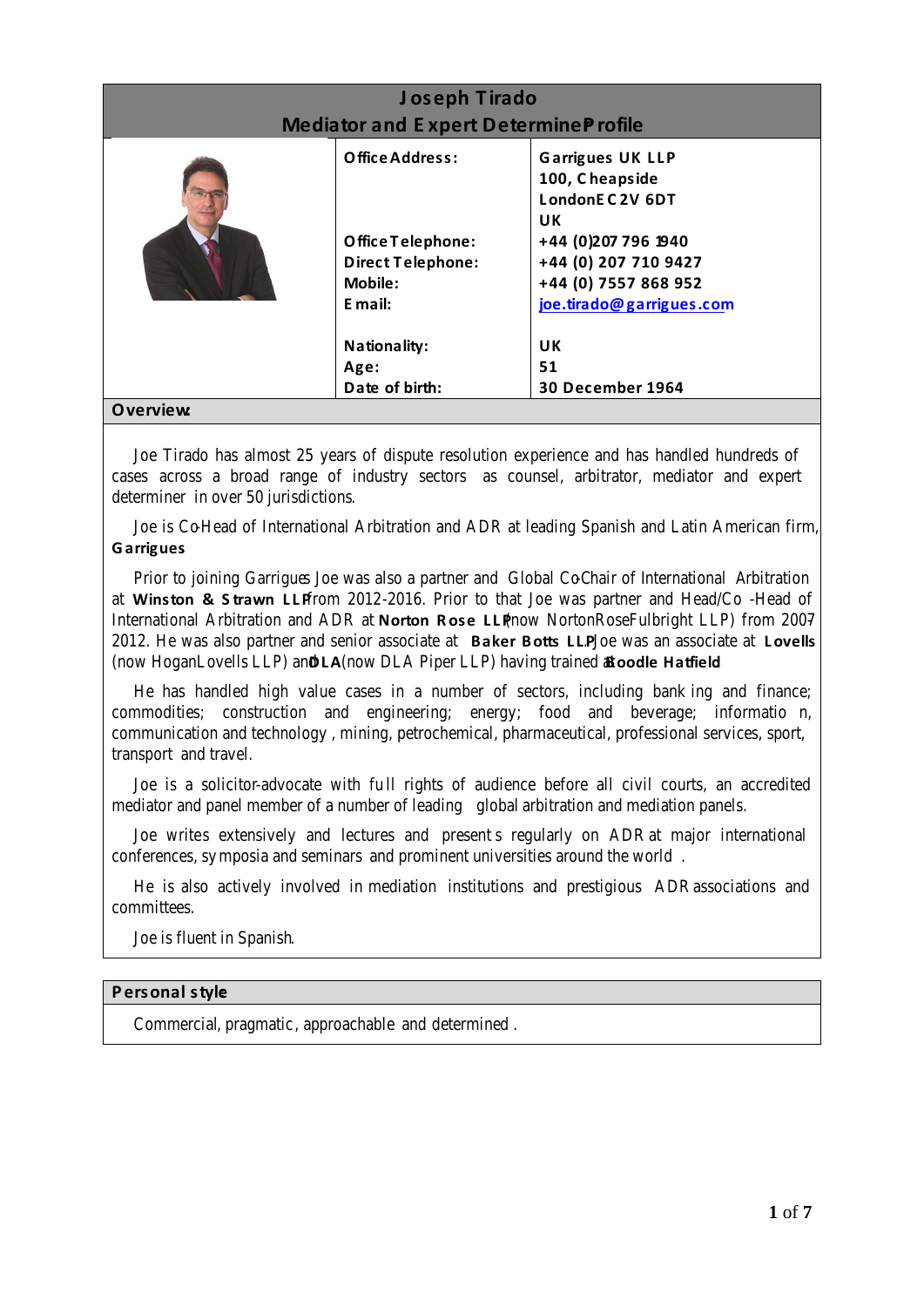#### **10. Please describe aspects of your personality which could be interesting to clients you are going to mediate; what would former clients emphasize in your work?**

#### **What clients and peers say about him:**

Joe is recognized as a ranked individual for international arbitration and ADR in leading legal directories, where he is described as "*first class*" (Chambers UK, 2011), "*good and experienced*" (Legal500 UK, 2009) and an "*excellent specialist"* (Legal500 UK, 2016), as well as having "*an excellent grasp of clients' needs*" (Chambers Global The World's Leading Lawyers, 2007). He is praised as a "*thoroughly solid performer*" (Chambers UK Guide to the Legal Profession, 2008) and as a "*practical and legally sound lawyer who goes beyond lawyering to give good commercial advice*" (Legal500 UK, 2010), offering "*…practical guidance that is always vested in the client's best interests*" (Chambers UK, 2010), "*out-of-the-box solutions to very complex problems*" (Legal500 UK, 2011) and "*spot-on*" advice (Legal500 UK, 2014).

He is "*best known for his work on energy-related disputes, but is also recognized for his financial services and public international law expertise*" (Chambers UK, 2011). He is "*a great guy to have on your side…He is quick on the uptake and able to think laterally across different issues.*" (Chambers UK, 2012). He is "f*antastic to work with due to his knowledge of the law and his understanding of our business*" (Chambers Asia Pacific, 2012).

"*[H]e has a very good commercial mind and is good at applying legal solutions to clients' needs.*" (Chambers Global, 2013). He is also praised for being "*extremely able - he's a very experienced arbitration practitioner, very steady, knows his subject and doesn't get panicked by anything; a calm and safe pair of hands.*" (Chambers Global, 2013).

Peers regard him as "*a great disputes lawyer who knows his subject and doesn't get panicked by anything.*" He has an "*established reputation amongst clients in the energy and shipping sectors, and is also in high demand as an arbitrator.*" (Chambers Asia Pacific, 2013). He "*remains popular with energy and shipping clients, who admire his sound judgement and dedication*" (Chambers Asia Pacific, 2014). He is "*a highly effective practitioner with a sound tactical sense and an ability to bring out the best in each member of his team.*" (Chambers UK, 2014). He is a "*very skilled and well prepared*" practitioner as well as a "*tough negotiator*" and "*experienced arbitrator.*" (Chambers UK, 2016).

Joe is particularly well known for his work in the CIS, India (Ranked Foreign Expert, Chambers Global), Spain (Ranked Foreign Expert, Chambers Global) and Latin America (Latin America's Top 100 Lawyers, Latinvex 2016). The Latin American disputes team led by Joe was noted for its "*excellent understanding of Latin America, which makes it essential for big cases in the region*" (Legal500 Latin America 2015) and for being "*highly experienced in arbitral procedures at the ICC and has the capacity to work with technical and legal issues in Latin America*" (Legal500 Latin America 2015). Joe himself is acknowledged for his "*experience in ICC arbitrations, fluency in Spanish, and understanding of complex issues of international law make him a very good litigator*" (Legal500 Latin America 2015). Clients appreciate "*…his fluency in English and Spanish." and his "… deep understanding of the international market.*" (Chambers Latin America 2016).

The General Counsel of a major Asian travel conglomerate in an open letter to the firm's Chairman noted:

"*…we as an organization would have never ever achieved the settlement that we finally managed if it was not for the brilliance, perseverance, strategic and timely advise of the star team led by Joe…that went beyond highest level of professionalism and ethical standards and not to mention the warmth, hospitality and friendship that we have developed from this engagement. Demanding anything more from anyone would be inhuman. I hope we never have to ever fight any battle of this nature but if we did, hell would have to freeze over before we instructed anyone else…*".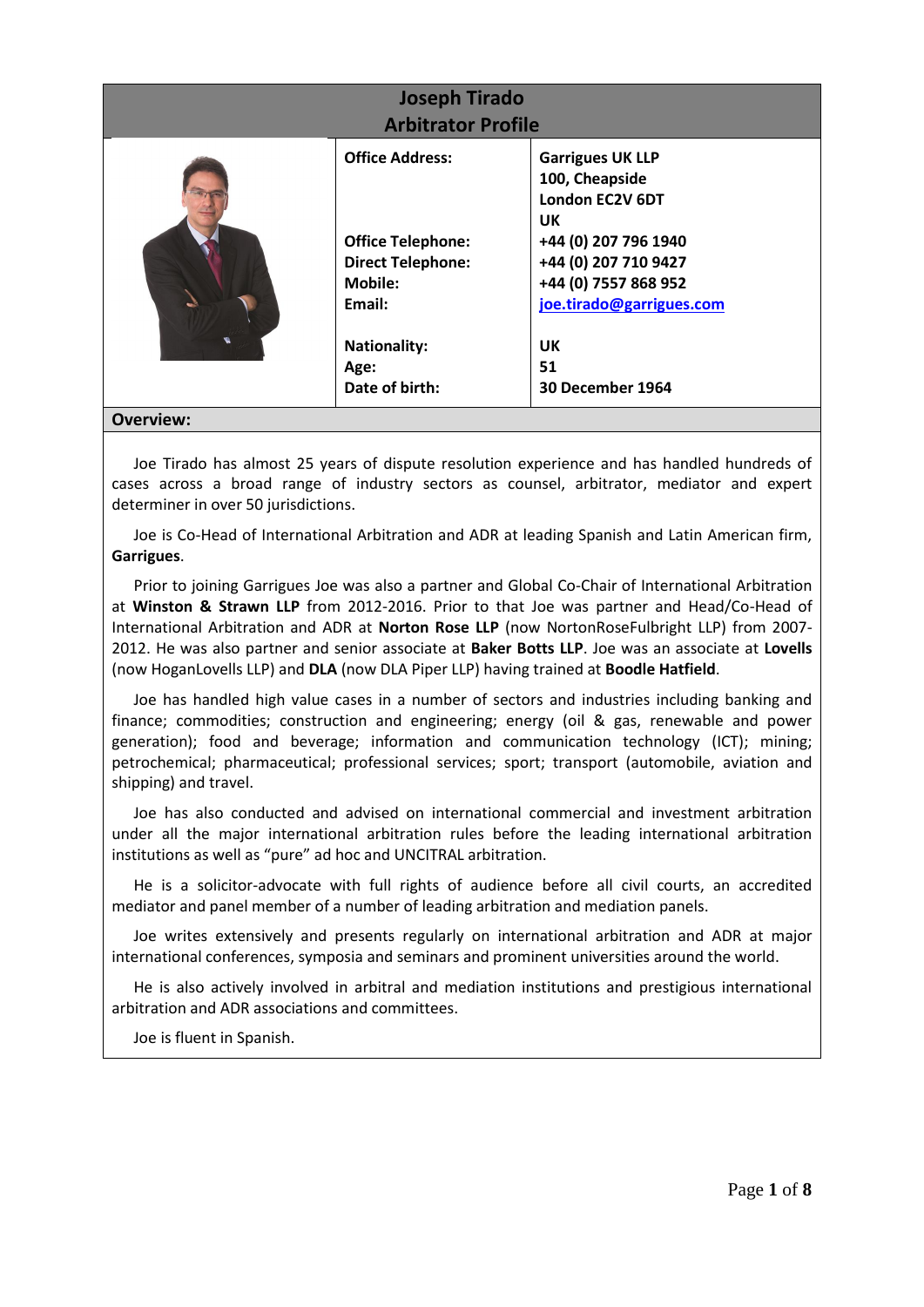# **Party and Assessor Mediation Feedback:**

• "...Joe clearly has a breadth of real world commercial dispute experience which he brings from his professional background."

• "He was highly aware of interpersonal nuances and negotiation styles, demonstrating this by good analysis after caucuses and predicting, as well as suggesting, ways forward."

• "prepared, engaged and commercially aware. It was a pleasure to work with him."

• "...Well able to establish rapport with the parties in short space of time."

• "Astute observer of people."….."He gave parties considerable opportunities to air their views".

• "…had no difficulty in establishing a good rapport and indeed has a presence that instils confidence."

• "If you have a high maintenance client or a particularly contentious dispute I would certainly recommend using Joe Tirado."

• "Having regard to the fact that he was appointed at the very last minute and therefore had not had much time to consider the case before him, he understood the issues very quickly".

• "...he was able to interact in a positive way and was highly aware of interpersonal nuances and negotiation styles, demonstrating this by good analysis after caucuses and predicting, as well as suggesting, ways forward."

• "Commercially aware, personable, analytical and a good judge of character. Well prepared and hard working. User-friendly, but professional and focussed on reaching a workable solution."

Joe was "excellent during the mediation part of the process", his approach was

"professional, co-operative and informal", and "he really got the best out of the parties".

 "Joe did an excellent job. He was professional, enthusiastic and detail-oriented throughout the process. My client had never mediated before in any venue, and was impressed with Joe's management of the proceeding, including the pre-mediation communications and the mediation itself. I would certainly recommend Joe to other litigants, and would use him again myself."

- Joe was "an effective mediator". He "stopped the parties when tensions were building up", and "put the parties in their place".
- "He was very proactive, friendly, had read the papers properly, and was actively engaged with the dispute."
	- "So many thanks for all your help absolutely brilliant!"

 "anticipated it would not settle but good mediator - it was not the mediator's fault but factors involved in the case. Mediator dealt with sensitive matters appropriately."

# **11. Publications and other activities in ADR related matters (e.g. training sessions, seminars, conferences, articles and others):**

#### **Recent ADR publications:**

# **Books**

 Co-author of Chapter on "Building on Progress", IBA e-book: Promoting Further Mediation, April 2015

# **Articles**

- Author on "ADR in Latin America: An overview", IBA Mediation Newsletter, Aug 2015
- Co-author on "The use of dispute boards in international disputes", LexisNexis, Nov. 2013
- Co-author on "Mediation: What in-house counsel expects," IBA Mediation Newsletter, Vol.9, No.1, Oct 2013

# **Recent ADR Speeches and Presentations:**

- Speaker on "Plant and pipeline construction disputes", Bolivian Chamber of Hydrocarbons and Energy Inaugural Energy Arbitration International Conference, Santa Cruz, Bolivia, May 2016
- Chair of Society of Construction Law International Conference, Madrid, May 2016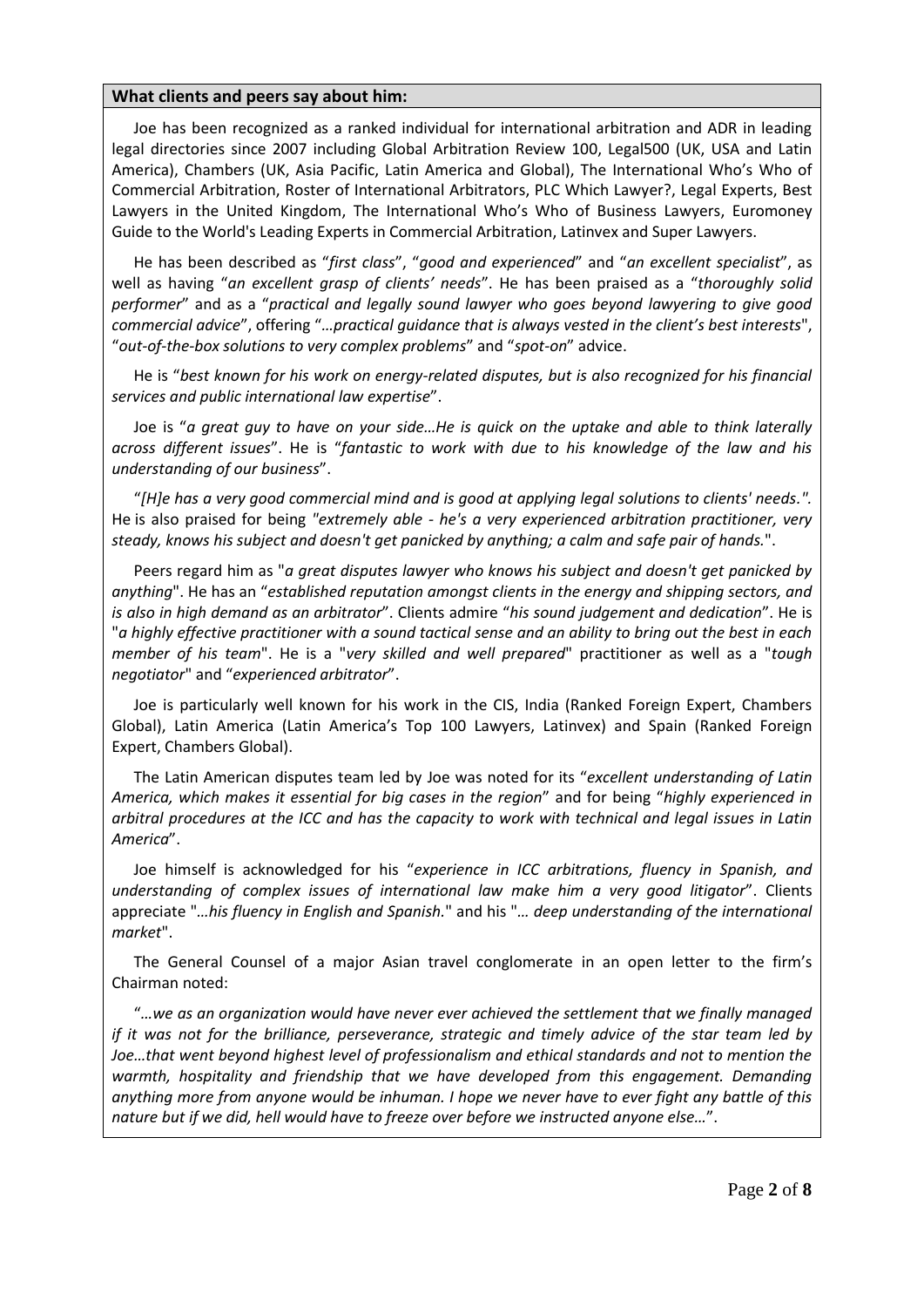- Speaker on Investment Treaty Claims, Wildy's International Disputes Seminar, London, April 2016
- Panellist on Strategic Round Table: Fostering A Global Legal Ecosystem, 27th Global Legal ConfEx, New Delhi, April 2016
- Speaker at inaugural Global Pound Conference, Singapore, March 2016
- Speaker on "Med-arb", IBA Mediation Committee, Shanghai, March 2016
- Speaker on "Mediation as a mechanism of dispute resolution", ICC-CEA ADR Seminar, Madrid, Jan. 2016
- Co-organizer of the inaugural Consensual Dispute Resolution Competition (CDRC), IBA-VIAC, Vienna, July 2015
- Co-speaker on "Mediation: When does it work?", IBC Construction Law: Contracts & Dispute Management Conference, London, July 2015
- Speaker on "The Cultural Environment in Mediation" and "State Mandated Mediation", International Colloquium on International Mediation, Court of Arbitration of Côte D'Ivoire, Abidjan, June 2015
- Moderator on "Alternative Dispute Resolution", Legal Confex, New Delhi, April 2015
- Judge of Finals of the National Law School of India ADR Tournament, Bangalore, April 2015

# **12. Memberships in mediation institutions / functions in mediation institutions/organizations:**

# **ADR Affiliations:**

- **CEDR**: Commission on Settlement in Arbitration 2007-2009
- Chartered Institute of Arbitrators (**CIArb**)
- Energy Charter Treaty (**ECT**) Legal Advisory Task Force
- International Bar Association (**IBA**): Mediation Committee Co-Chair (2015), Senior Vice Chair (2013-2014) and Co-Chair of the IBA Mediation Techniques Sub-Committee (2011-2012) IBA Committees D (Arbitration and ADR) and O (International Litigation)
- International Chamber of Commerce (ICC): Commission on Arbitration, UK delegate; ICC Task Force on the revision of the ICC ADR Rules and ICC Expertise Rules and ICC Dispute Board Rules, 2012

# **Mediator Panel Member:**

- Beijing Arbitration Commission (**BAC**)
- Bolivian Centre for Energy Arbitration (**CEAR**)
- CEDR Solve (2004 to-date) and CEDR Chambers/Direct, 2008-2015(**CEDR**)
- Global Green Growth Institute (**GGGI**)
- Hong Kong International Arbitration Centre (**HKIAC**)
- Hong Kong Islamic Arbitration Centre
- Istanbul International Arbitration Centre (**ISTAC)**
- JAMS International (**JAMS**)
- Kuala Lumpur Regional Centre for Arbitration (**KLRCA**)
- LawWorks
- Lima Chamber of Commerce Arbitration Centre
- Ofgem Electricity Market Reform (**OEMR**) Panel of Neutrals
- Perth Centre for Energy & Resources Arbitration (**PCERA**)
- Santiago Chamber of Arbitration and Mediation (**CAM Santiago**)
- Singapore International Arbitration Centre (**SIAC**)
- Tehran Regional Arbitration Centre
- Vienna International Arbitration Centre (**VIAC**)
- World Intellectual Property Organization (**WIPO**)